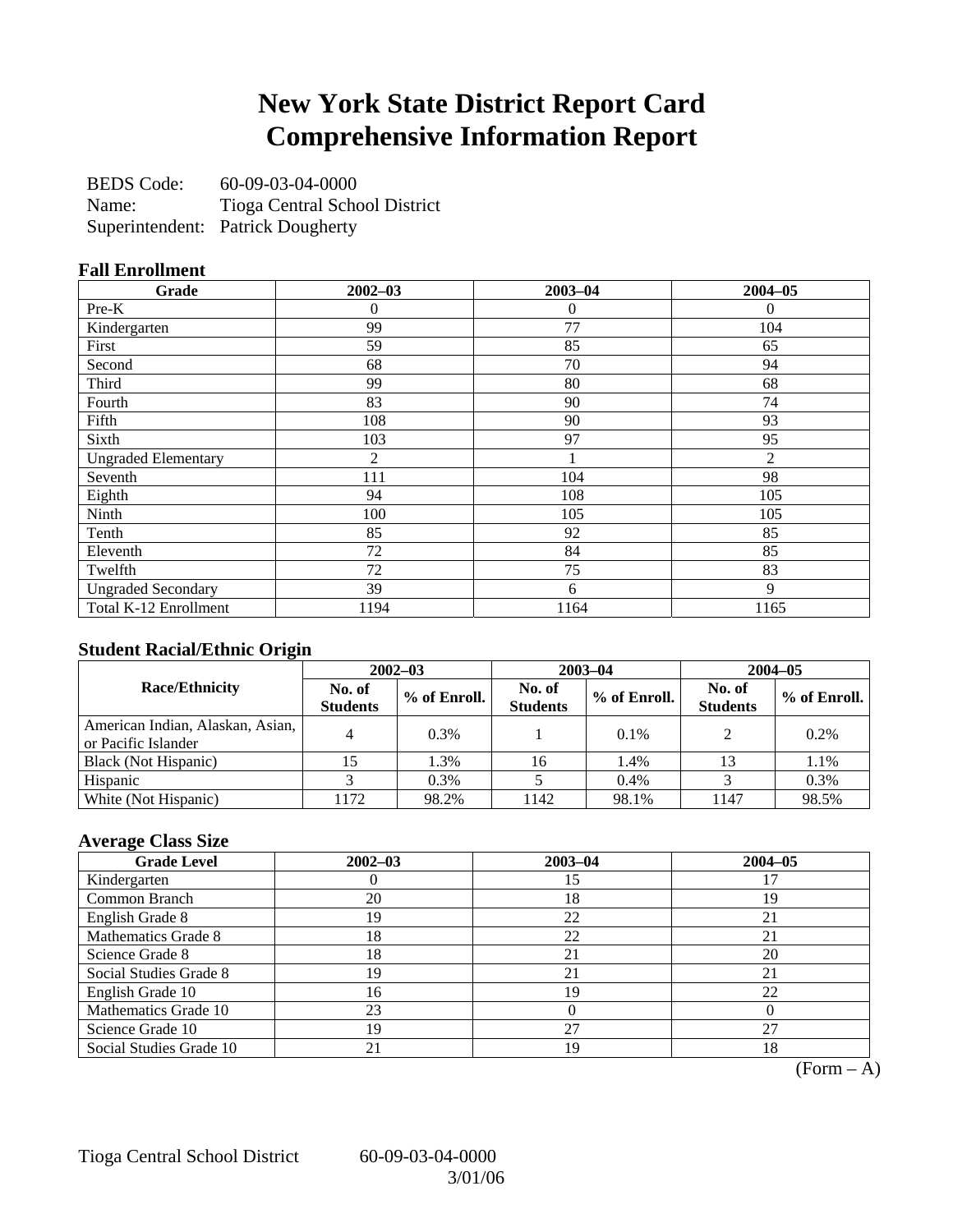#### **District Need to Resource Capacity Category**

| <b>N/RC</b> Category | <b>Description</b>                                                     |
|----------------------|------------------------------------------------------------------------|
|                      | This is a rural school district with high student needs in relation to |
|                      | district resource capacity.                                            |

#### **Similar School Group and Description**

| <b>Similar School Group</b> | <b>Description</b> |
|-----------------------------|--------------------|
| NA                          | <b>NA</b>          |

All schools within the same N/RC category are divided into three similar school groups defined by the percentage of students in the school who are eligible for the free-lunch program and/or who are limited English proficient (also known as English language learners).

#### **Student Demographics Used To Determine Similar Schools Group**

|                                   | $2002 - 03$ |         | $2003 - 04$ |         | $2004 - 05$ |         |
|-----------------------------------|-------------|---------|-------------|---------|-------------|---------|
|                                   | Count       | Percent | Count       | Percent | Count       | Percent |
| <b>Limited English Proficient</b> |             | 0.0%    |             | 0.0%    |             | $0.0\%$ |
| <b>Eligible for Free Lunch</b>    | 231         | 19.4%   | 279         | 24.0%   | 270         | 23.2%   |

#### **Attendance and Suspension**

|                               | $2001 - 02$      |         |                  | $2002 - 03$ | $2003 - 04$     |         |
|-------------------------------|------------------|---------|------------------|-------------|-----------------|---------|
|                               | $%$ of<br>No. of |         | $%$ of<br>No. of |             | No. of          | $%$ of  |
|                               | <b>Students</b>  | Enroll. | <b>Students</b>  | Enroll.     | <b>Students</b> | Enroll. |
| <b>Annual Attendance Rate</b> |                  | 95.5%   |                  | 95.7%       |                 | 95.5%   |
| <b>Student Suspensions</b>    |                  | 2.5%    | 19               | 1.6%        | 28              | 2.4%    |

#### **Student Socioeconomic and Stability Indicators (Percent of Enrollment)**

|                          | $2002 - 03$ | $2003 - 04$ | $2004 - 05$ |
|--------------------------|-------------|-------------|-------------|
| <b>Reduced Lunch</b>     | 16.1%       | 16.5%       | 16.9%       |
| <b>Public Assistance</b> | NA          | NA          | NA          |
| <b>Student Stability</b> | NA          | <b>NA</b>   | NA          |

#### **Staff Counts**

| Staff                                 | $2004 - 05$ |
|---------------------------------------|-------------|
| <b>Total Teachers</b>                 |             |
| <b>Total Other Professional Staff</b> |             |
| <b>Total Paraprofessionals</b>        | 16          |
| Teaching Out of Certification*        |             |

\*Teaching out of certification more than on an incidental basis.

 $(Form - B)$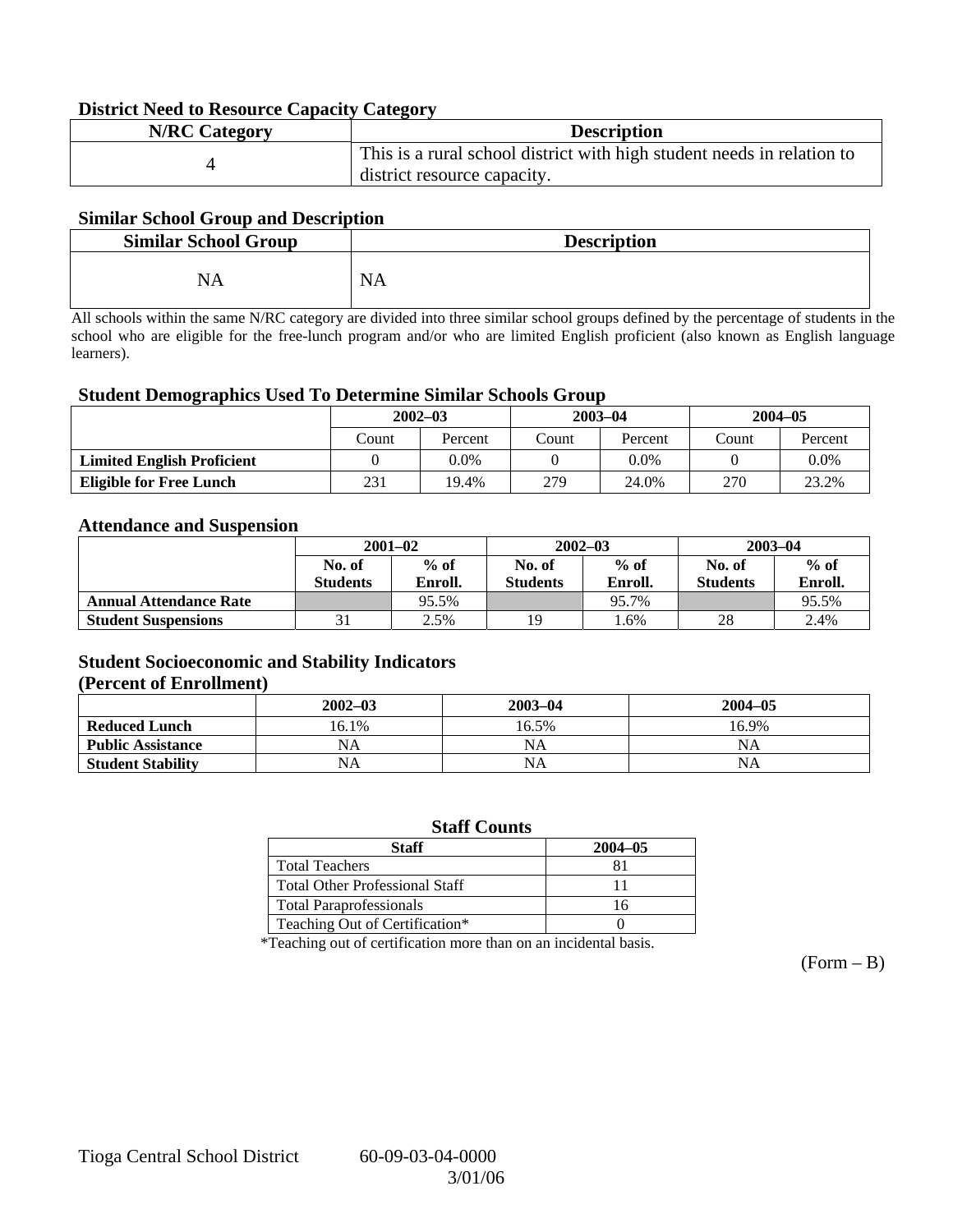# **High School Graduates and Noncompleters**

|                     | <b>High School Graduates and Completers</b>  | $2002 - 03$                                                                                                          | $2003 - 04$ | $2004 - 05$ |
|---------------------|----------------------------------------------|----------------------------------------------------------------------------------------------------------------------|-------------|-------------|
|                     | Total Graduates*                             | 75                                                                                                                   | 71          | 70          |
| General-            | <b>Regents Diplomas</b>                      | 42<br>47<br>56%<br>66%<br>3<br>2<br>$\Omega$<br>$\Omega$<br>0%<br>0%<br>2<br>4<br>78<br>73<br>42<br>47<br>54%<br>64% | 58          |             |
| <b>Education</b>    | % Regents Diplomas                           |                                                                                                                      |             | 83%         |
| <b>Students</b>     | Regents Diplomas with Advanced Designation** |                                                                                                                      |             | 9           |
|                     | % Regents Diplomas with Advanced Designation |                                                                                                                      |             | 13%         |
|                     | IEP Diplomas or Local Certificates           |                                                                                                                      |             |             |
|                     | Total Graduates*                             |                                                                                                                      |             | 4           |
| <b>Students</b>     | <b>Regents Diplomas</b>                      |                                                                                                                      |             | 2           |
| with                | % Regents Diplomas                           |                                                                                                                      |             | 50%         |
| <b>Disabilities</b> | Regents Diplomas with Advanced Designation** |                                                                                                                      |             | $\theta$    |
|                     | % Regents Diplomas with Advanced Designation |                                                                                                                      |             | 0%          |
|                     | IEP Diplomas or Local Certificates           |                                                                                                                      |             | 5           |
|                     | Total Graduates*                             |                                                                                                                      |             | 74          |
|                     | <b>Regents Diplomas</b>                      |                                                                                                                      |             | 60          |
| <b>All Students</b> | % Regents Diplomas                           | $\overline{c}$<br>4                                                                                                  | 81%         |             |
|                     | Regents Diplomas with Advanced Designation** |                                                                                                                      |             | 9           |
|                     | % Regents Diplomas with Advanced Designation |                                                                                                                      |             | 12%         |
|                     | IEP Diplomas or Local Certificates           |                                                                                                                      |             | 5           |

\* Only students awarded local diplomas or Regents endorsed diplomas are included in the count of high school graduates in this table. Data include graduates in August, January and June of the school year being reported.

\*\*Beginning with students who first entered grade 9 in 2001–02, students may earn a Regents diploma by passing (scoring 65–100) Regents exams in five areas and meeting course requirements. To earn a Regents diploma with advanced designation, the student must pass eight Regents exams. For more information, see http://www.emsc.nysed.gov/parents/gradreqtsfs.shtml

#### **Post-Secondary Plans of 2004–05 Graduates**

|                                                |                | 4-year<br>College | 2-year<br>College | <b>Other Post-</b><br><b>Secondary</b> | <b>Military</b> | Employment | <b>Adult</b><br><b>Services</b> | Plan<br><b>Unknown</b> | <b>Other</b><br><b>Known Plan</b> |
|------------------------------------------------|----------------|-------------------|-------------------|----------------------------------------|-----------------|------------|---------------------------------|------------------------|-----------------------------------|
| <b>General-</b><br><b>Education</b>            | <b>Number</b>  | 28                | 25                | 6                                      |                 |            | 4                               |                        | $\boldsymbol{0}$                  |
| <b>Students</b>                                | Percent        | 40%               | 36%               | 9%                                     | 1%              | 7%         | 6%                              | 1%                     | 0%                                |
| <b>Students</b><br>with<br><b>Disabilities</b> | <b>Number</b>  | $\theta$          |                   |                                        |                 | $\Omega$   | $\Omega$                        | $\Omega$               |                                   |
|                                                | Percent        | 0%                | 25%               | 25%                                    | 25%             | 0%         | 0%                              | 0%                     | 25%                               |
| All<br><b>Students</b>                         | <b>Number</b>  | 28                | 26                |                                        | $\bigcap$       |            | $\overline{4}$                  |                        |                                   |
|                                                | <b>Percent</b> | 38%               | 35%               | 9%                                     | 3%              | 7%         | 5%                              | 1%                     | 1%                                |

### **High School Noncompletion Rates**

|                        |                            | $2002 - 03$<br>$2003 - 04$ |         |                 | $2004 - 05$ |                 |         |
|------------------------|----------------------------|----------------------------|---------|-----------------|-------------|-----------------|---------|
|                        |                            | No. of                     | $%$ of  | No. of          | $%$ of      | No. of          | $%$ of  |
|                        |                            | <b>Students</b>            | Enroll. | <b>Students</b> | Enroll.     | <b>Students</b> | Enroll. |
| General-               | Dropped Out                |                            |         | h.              | 1.8%        |                 | 2.0%    |
| <b>Education</b>       | Entered GED Program*       |                            |         | 4               | 1.2%        | 8               | 2.2%    |
| <b>Students</b>        | <b>Total Noncompleters</b> |                            |         | 10              | 3.0%        | 15              | 4.2%    |
| <b>Students with</b>   | Dropped Out                |                            |         | 2               | 5.4%        | $\mathcal{L}$   | 5.6%    |
| <b>Disabilities</b>    | Entered GED Program*       |                            |         |                 | $0.0\%$     |                 | 2.8%    |
|                        | <b>Total Noncompleters</b> |                            |         |                 | 5.4%        |                 | 8.3%    |
| All<br><b>Students</b> | Dropped Out                |                            | 1.4%    | 8               | 2.1%        |                 | 2.3%    |
|                        | Entered GED Program*       |                            | $0.0\%$ | 4               | 1.1%        | q               | 2.3%    |
|                        | <b>Total Noncompleters</b> |                            | 1.4%    | 12              | 3.2%        | 18              | 4.6%    |

\*The number and percentage of students who left a program leading to a high school diploma and entered a program leading to a high school equivalency diploma.

 $(Form - C)$ 

Tioga Central School District 60-09-03-04-0000

3/01/06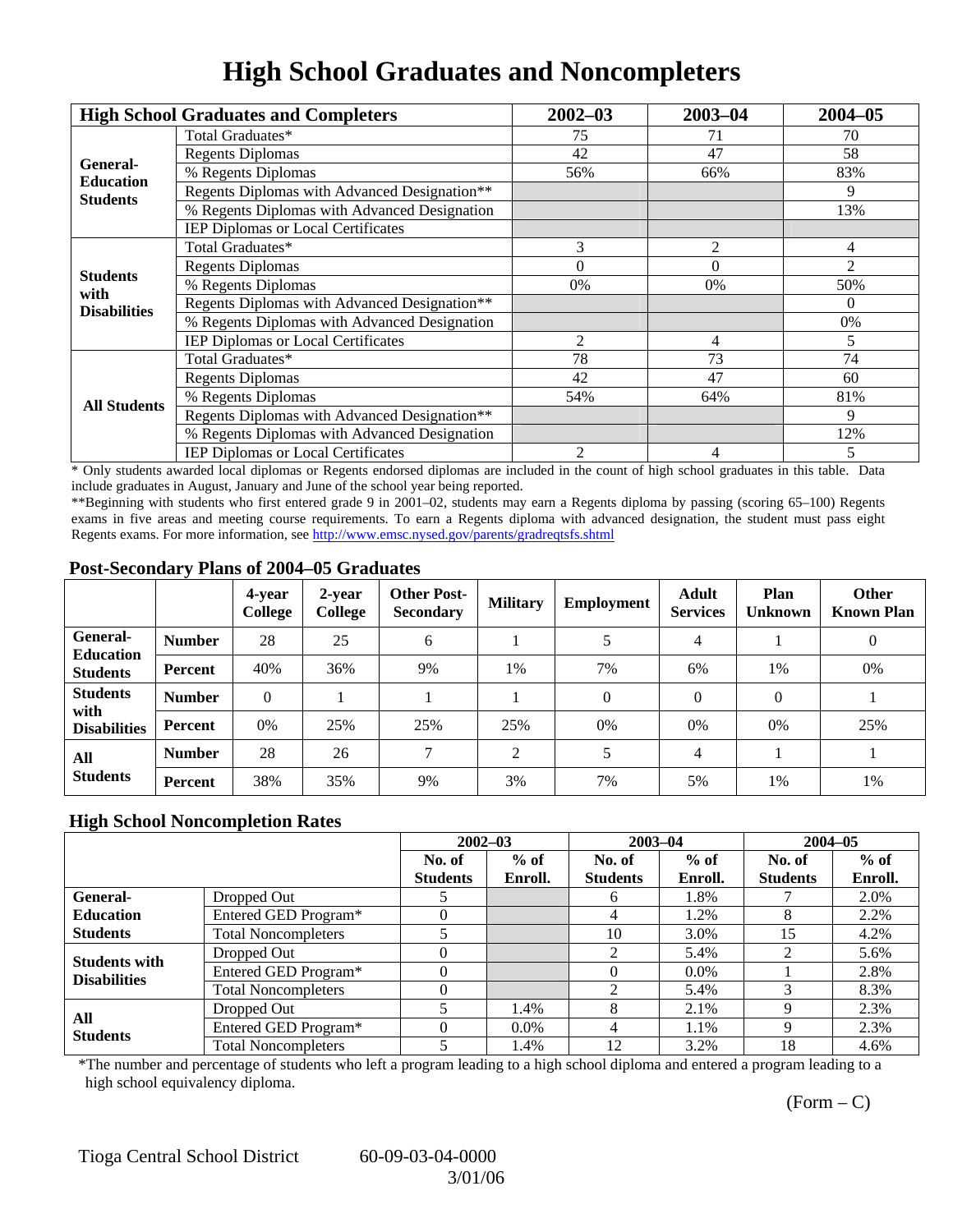## **Career Development and Occupational Studies (CDOS)**

### **Percentage of Students Documenting Self- and Career-Awareness Information and Career Exploration Activities, K–3**

| <b>Grades</b> | $2002 - 03$ | $2003 - 04$ | $2004 - 05$ |
|---------------|-------------|-------------|-------------|
| K–1           | 0%          | $0\%$       | $0\%$       |
| $2 - 3$       | 9%          | $0\%$       | $0\%$       |

### **Students Developing a Career Plan, 4–12**

| <b>Grades</b> |                                      | $2002 - 03$ | $2003 - 04$ | $2004 - 05$ |
|---------------|--------------------------------------|-------------|-------------|-------------|
|               | Number of General-Education Students | $\Omega$    | $\Omega$    | $\Omega$    |
| $4 - 5$       | Number of Students with Disabilities | $\theta$    | $\Omega$    | $\Omega$    |
|               | Number of All Students               | $\theta$    | $\Omega$    | $\Omega$    |
|               | Percent of Enrollment                | 0%          | $0\%$       | $0\%$       |
|               | Number of General-Education Students | 281         | 298         | 291         |
| $6 - 8$       | Number of Students with Disabilities | 27          | 16          | 13          |
|               | Number of All Students               | 308         | 314         | 304         |
|               | Percent of Enrollment                | 95%         | 100\%       | 100%        |
|               | Number of General-Education Students | 312         | 336         | 337         |
| $9 - 12$      | Number of Students with Disabilities | 17          | 22          | 26          |
|               | Number of All Students               | 329         | 358         | 363         |
|               | Percent of Enrollment                | 93%         | 100%        | 100%        |

### **Career and Technical Education (CTE) Programs**

|                                                   |       | <b>This District</b> | <b>Statewide</b> |
|---------------------------------------------------|-------|----------------------|------------------|
| <b>CTE</b> Program                                | Count | Percentage           | Average          |
| <b>All CTE Programs</b>                           |       |                      |                  |
| Completed the CTE Program                         |       |                      |                  |
| <b>Completed and Passed Regents Exams</b>         |       |                      |                  |
| Completed and had Course Average of 75% or More   |       |                      |                  |
| Completed and Attained a HS Diploma or Equivalent |       |                      |                  |
| Completed and Whose Status is Known               |       |                      |                  |
| Completed and Were Successfully Placed            |       |                      |                  |
| <b>Nontraditional Programs</b>                    |       |                      |                  |
| <b>Underrepresented Gender Members Enrolled</b>   |       |                      |                  |
| Underrepresented Gender Members Who Completed     |       |                      |                  |

Enrollment data are for the 2004–2005 school year; completer data are as of June 2004.

Blank cells indicate that either the district did not have a CTE program or did not report data. These data are reported only at the district level.

 $(Form - D)$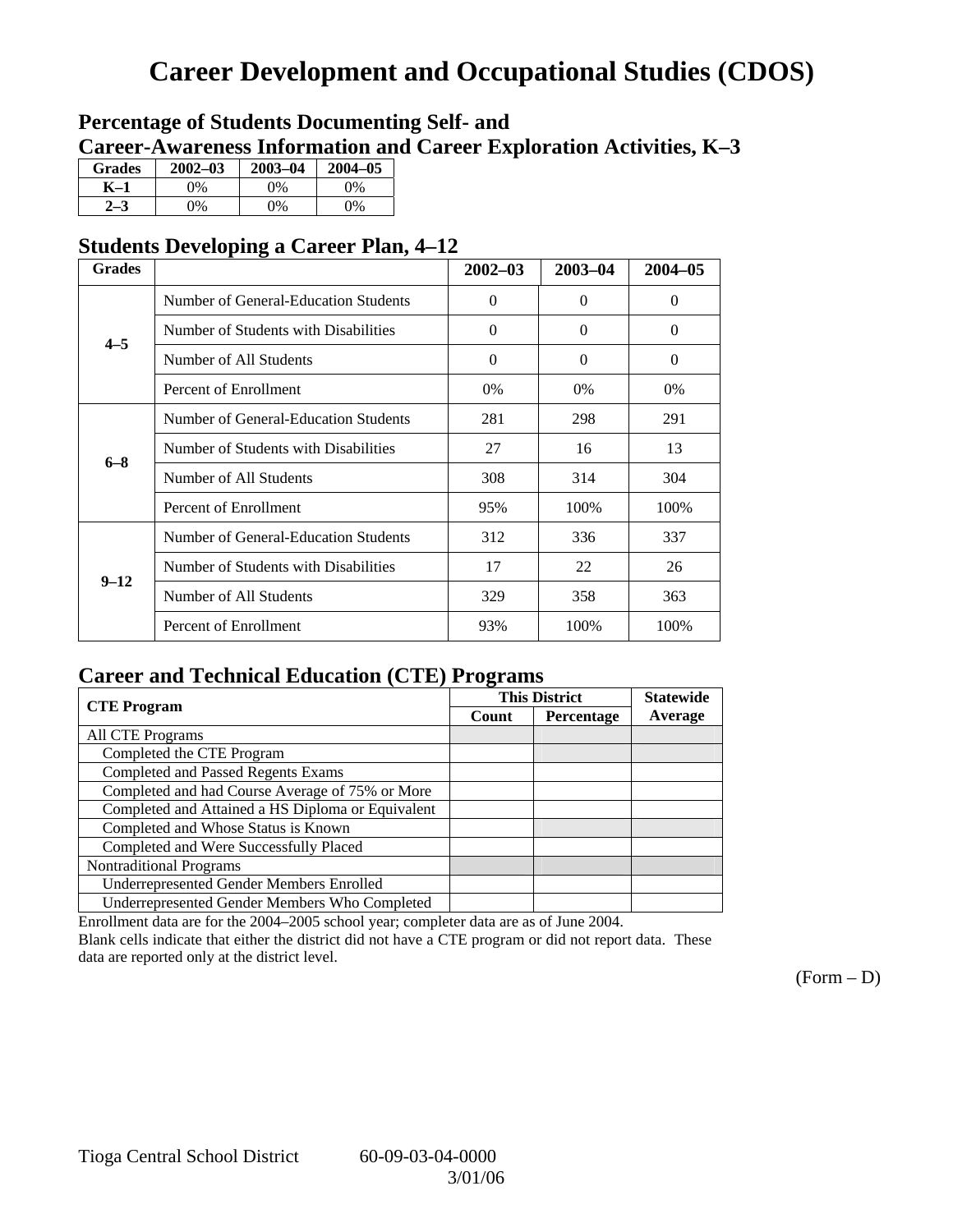# **Second Language Proficiency Examinations**

### **General-Education Students**

| <b>Test</b> | $2002 - 03$       |           |            | $2003 - 04$ | $2004 - 05$       |           |  |
|-------------|-------------------|-----------|------------|-------------|-------------------|-----------|--|
|             | <b>No. Tested</b> | % Passing | No. Tested | % Passing   | <b>No. Tested</b> | % Passing |  |
| French      |                   | 0%        |            | 0%          |                   | 0%        |  |
| German      |                   | 0%        |            | $0\%$       |                   | 0%        |  |
| Italian     |                   | 0%        |            | 0%          |                   | 0%        |  |
| Latin       |                   | 0%        |            | 0%          |                   | 0%        |  |
| Spanish     |                   | 0%        |            | 0%          |                   | 0%        |  |

#### **Students with Disabilities**

| <b>Test</b> | $2002 - 03$ |           |            | $2003 - 04$ | $2004 - 05$       |           |  |
|-------------|-------------|-----------|------------|-------------|-------------------|-----------|--|
|             | No. Tested  | % Passing | No. Tested | % Passing   | <b>No. Tested</b> | % Passing |  |
| French      |             | 0%        |            | $0\%$       |                   | 0%        |  |
| German      |             | 0%        |            | $0\%$       |                   | 0%        |  |
| Italian     |             | 0%        |            | $0\%$       |                   | 0%        |  |
| Latin       |             | 0%        |            | $0\%$       |                   | 0%        |  |
| Spanish     |             | 0%        |            | 0%          |                   | 0%        |  |

### **Regents Competency Tests**

### **General-Education Students**

| <b>Test</b>           |                   | $2002 - 03$ |                   | $2003 - 04$ | $2004 - 05$ |           |  |
|-----------------------|-------------------|-------------|-------------------|-------------|-------------|-----------|--|
|                       | <b>No. Tested</b> | % Passing   | <b>No. Tested</b> | % Passing   | No. Tested  | % Passing |  |
| <b>Mathematics</b>    |                   | 0%          |                   | 0%          |             | 0%        |  |
| Science               |                   | 0%          |                   | 0%          |             | 0%        |  |
| Reading               |                   | 0%          |                   | $0\%$       |             | 0%        |  |
| Writing               |                   | 0%          |                   | 0%          |             | 0%        |  |
| <b>Global Studies</b> |                   | 0%          |                   | 0%          |             | 0%        |  |
| U.S. Hist & Gov't     |                   | 0%          |                   | 0%          |             | 0%        |  |

### **Students with Disabilities**

| <b>Test</b>           | $2002 - 03$       |           | $2003 - 04$ |           | $2004 - 05$ |           |  |
|-----------------------|-------------------|-----------|-------------|-----------|-------------|-----------|--|
|                       | <b>No. Tested</b> | % Passing | No. Tested  | % Passing | No. Tested  | % Passing |  |
| <b>Mathematics</b>    |                   |           |             | 0%        |             | 0%        |  |
| Science               |                   | 0%        |             | 0%        |             | 0%        |  |
| Reading               |                   |           |             |           |             | 0%        |  |
| Writing               |                   |           |             |           |             | 0%        |  |
| <b>Global Studies</b> |                   | 0%        |             | 0%        |             | 0%        |  |
| U.S. Hist & Gov't     |                   |           |             | 0%        |             | 0%        |  |

 $\overline{\text{(Form - E)}}$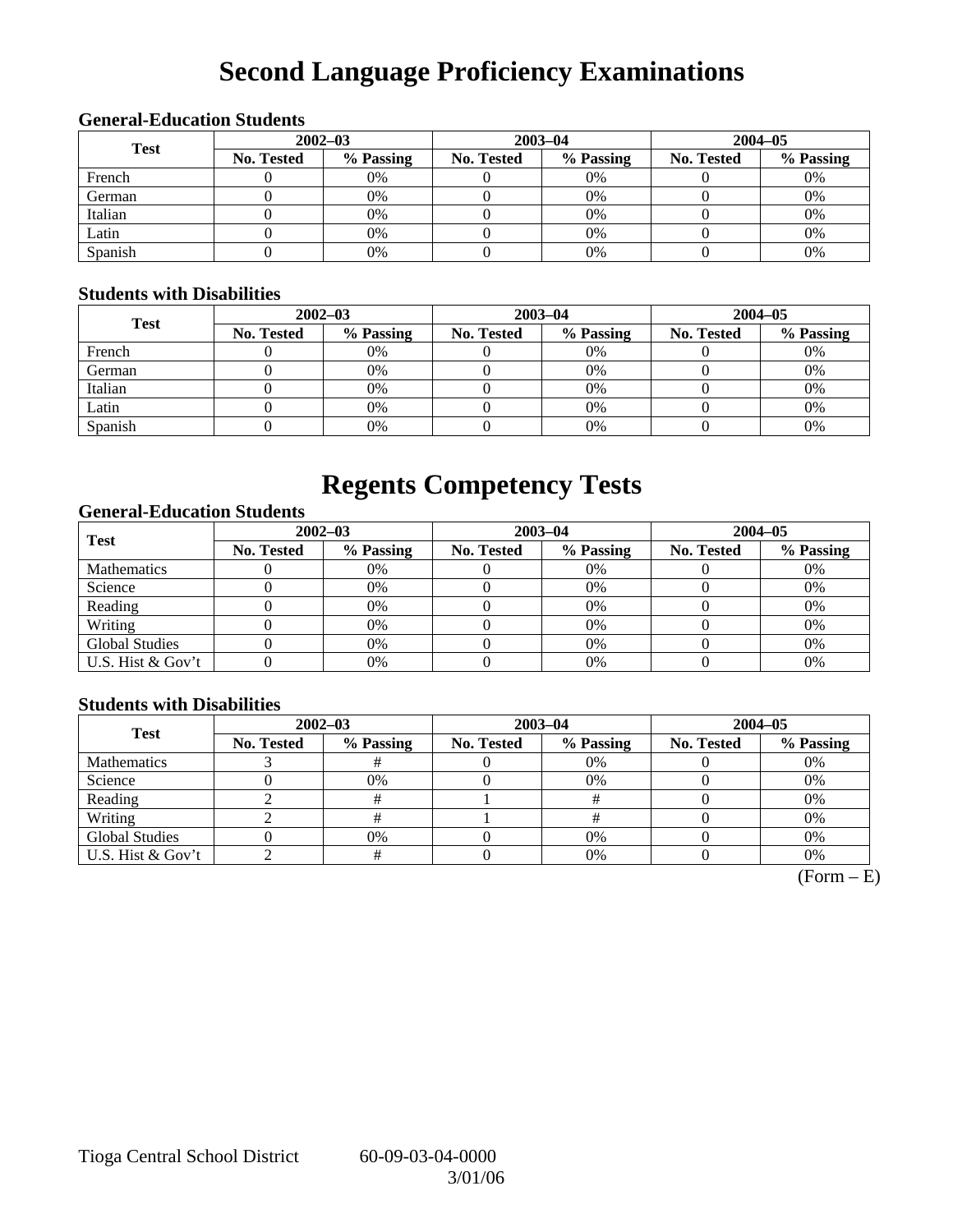# **Regents Examinations**

|                                     | <b>All Students</b> |                                     |                 | <b>Students with Disabilities</b> |                 |                  |
|-------------------------------------|---------------------|-------------------------------------|-----------------|-----------------------------------|-----------------|------------------|
|                                     | $2002 - 03$         | $2003 - 04$                         | $2004 - 05$     | $2002 - 03$                       | $2003 - 04$     | $2004 - 05$      |
|                                     |                     | <b>Comprehensive English</b>        |                 |                                   |                 |                  |
| <b>Number Tested</b>                | 80                  | 83                                  | 89              | 3                                 | 3               | $\mathbf{1}$     |
| Number Scoring 55-100               | 74                  | 81                                  | 85              | $\overline{\#}$                   | $\overline{\#}$ | #                |
| Number Scoring 65-100               | $\overline{70}$     | 68                                  | $\overline{73}$ | $\#$                              | $\#$            | $\overline{\#}$  |
| Number Scoring 85-100               | $\overline{36}$     | $\overline{30}$                     | $\overline{22}$ | #                                 | #               | $\frac{1}{2}$    |
| Percentage of Tested Scoring 55-100 | 93%                 | 98%                                 | 96%             | $\#$                              | $\overline{\#}$ | $\#$             |
| Percentage of Tested Scoring 65-100 | 88%                 | 82%                                 | 82%             | $\#$                              | $\#$            | $\#$             |
| Percentage of Tested Scoring 85-100 | 45%                 | 36%                                 | 25%             | #                                 | #               | $\#$             |
|                                     |                     | <b>Mathematics A</b>                |                 |                                   |                 |                  |
| Number Tested                       | 93                  | 81                                  | 90              | 5                                 | $\overline{c}$  | $\boldsymbol{0}$ |
| Number Scoring 55-100               | 85                  | 81                                  | 86              | 3                                 | $\#$            | $\boldsymbol{0}$ |
| Number Scoring 65-100               | 74                  | 76                                  | 78              | $\mathbf{1}$                      | $\overline{\#}$ | $\boldsymbol{0}$ |
| Number Scoring 85-100               | 18                  | $\overline{30}$                     | $\overline{25}$ | $\overline{0}$                    | $\#$            | $\overline{0}$   |
| Percentage of Tested Scoring 55-100 | 91%                 | 100%                                | 96%             | 60%                               | $\overline{\#}$ | 0%               |
| Percentage of Tested Scoring 65-100 | 80%                 | 94%                                 | 87%             | 20%                               | $\overline{\#}$ | 0%               |
| Percentage of Tested Scoring 85-100 | 19%                 | 37%                                 | 28%             | 0%                                | $\overline{\#}$ | 0%               |
|                                     |                     | <b>Mathematics B</b>                |                 |                                   |                 |                  |
| Number Tested                       | 39                  | 46                                  | 39              | $\overline{0}$                    | $\mathbf{1}$    | $\boldsymbol{0}$ |
| Number Scoring 55-100               | $\overline{38}$     | 44                                  | $\overline{35}$ | $\overline{0}$                    | #               | $\overline{0}$   |
| Number Scoring 65-100               | 36                  | 42                                  | 30              | $\overline{0}$                    | $\overline{\#}$ | $\overline{0}$   |
| Number Scoring 85-100               | $\overline{14}$     | $\overline{13}$                     | $\overline{14}$ | $\overline{0}$                    | #               | $\overline{0}$   |
| Percentage of Tested Scoring 55-100 | 97%                 | 96%                                 | 90%             | 0%                                | $\overline{\#}$ | 0%               |
| Percentage of Tested Scoring 65-100 | 92%                 | 91%                                 | 77%             | 0%                                | $\#$            | 0%               |
| Percentage of Tested Scoring 85-100 | 36%                 | 28%                                 | 36%             | 0%                                | $\#$            | 0%               |
|                                     |                     | <b>Global History and Geography</b> |                 |                                   |                 |                  |
| Number Tested                       | 105                 | 98                                  | 92              | 4                                 | $\overline{c}$  | 4                |
| Number Scoring 55-100               | $\overline{92}$     | 83                                  | 83              | $\overline{\#}$                   | $\#$            | $\overline{\#}$  |
| Number Scoring 65-100               | 73                  | 74                                  | 61              | $\frac{1}{2}$                     | $\frac{1}{2}$   | $\frac{1}{2}$    |
| Number Scoring 85-100               | 26                  | 23                                  | 23              | $\frac{1}{2}$                     | $\#$            | $\overline{\#}$  |
| Percentage of Tested Scoring 55-100 | 88%                 | 85%                                 | 90%             | #                                 | #               | #                |
| Percentage of Tested Scoring 65-100 | 70%                 | 76%                                 | 66%             | $\#$                              | $\#$            | $\overline{\#}$  |
| Percentage of Tested Scoring 85-100 | 25%                 | 23%                                 | 25%             | $\#$                              | #               | #                |
|                                     |                     | <b>U.S. History and Government</b>  |                 |                                   |                 |                  |
| Number Tested                       | 79                  | 90                                  | 90              | 3                                 | $\overline{4}$  | $\overline{c}$   |
| Number Scoring 55-100               | $\overline{74}$     | 80                                  | 79              | $\overline{\#}$                   | $\#$            | $\#$             |
| Number Scoring 65-100               | 60                  | 66                                  | 67              | $\#$                              | $\#$            | $\#$             |
| Number Scoring 85-100               | $\overline{28}$     | $\overline{22}$                     | 20              | $\overline{\#}$                   | #               | #                |
| Percentage of Tested Scoring 55-100 | 94%                 | 89%                                 | 88%             | $\overline{\#}$                   | $\#$            | #                |
| Percentage of Tested Scoring 65-100 | 76%                 | 73%                                 | 74%             | #                                 | $\frac{1}{2}$   | $\#$             |
| Percentage of Tested Scoring 85-100 | 35%                 | 24%                                 | 22%             | $\overline{+}$                    | #               | $\overline{+}$   |

 $\overline{(Form - F)}$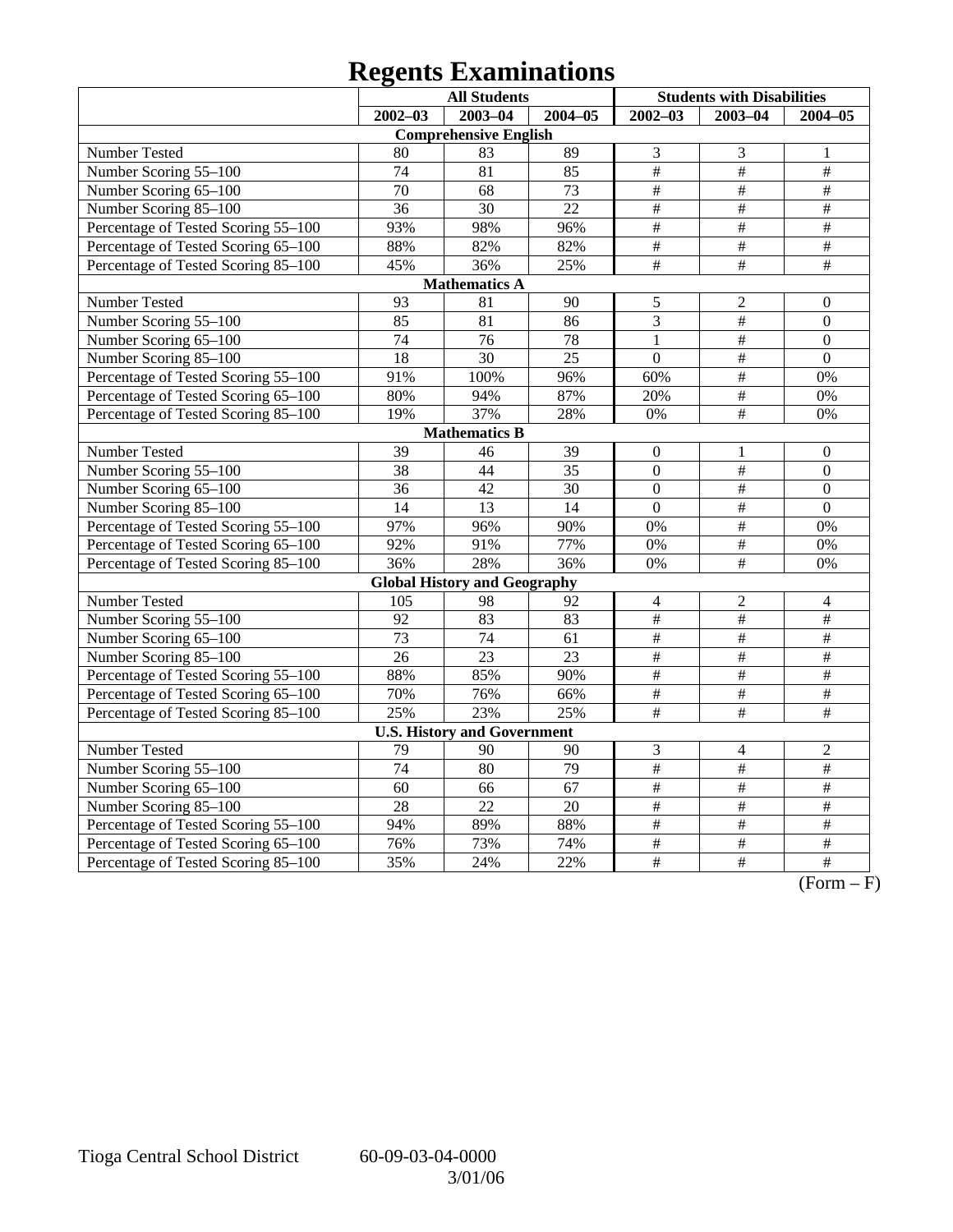## **Regents Examinations**

|                                     | o           | <b>All Students</b>                   |                 |                 | <b>Students with Disabilities</b> |                         |
|-------------------------------------|-------------|---------------------------------------|-----------------|-----------------|-----------------------------------|-------------------------|
|                                     | $2002 - 03$ | $2003 - 04$                           | 2004-05         | $2002 - 03$     | $2003 - 04$                       | $2004 - 05$             |
|                                     |             | <b>Living Environment</b>             |                 |                 |                                   |                         |
| Number Tested                       | 75          | 92                                    | 70              | 3               | $\overline{2}$                    | $\boldsymbol{0}$        |
| Number Scoring 55-100               | 71          | 90                                    | 67              | $\overline{\#}$ | $\overline{\#}$                   | $\boldsymbol{0}$        |
| Number Scoring 65-100               | 64          | 77                                    | 58              | $\overline{\#}$ | $\#$                              | $\boldsymbol{0}$        |
| Number Scoring 85-100               | 19          | 12                                    | 18              | $\#$            | $\#$                              | $\overline{0}$          |
| Percentage of Tested Scoring 55-100 | 95%         | 98%                                   | 96%             | $\#$            | $\overline{\ddot{}}$              | 0%                      |
| Percentage of Tested Scoring 65-100 | 85%         | 84%                                   | 83%             | $\overline{\#}$ | $\overline{\#}$                   | 0%                      |
| Percentage of Tested Scoring 85-100 | 25%         | 13%                                   | 26%             | $\overline{\#}$ | $\#$                              | 0%                      |
|                                     |             | <b>Physical Setting/Earth Science</b> |                 |                 |                                   |                         |
| Number Tested                       | 73          | 75                                    | 99              | $\overline{c}$  | $\boldsymbol{0}$                  | 4                       |
| Number Scoring 55-100               | 68          | 70                                    | 92              | $\#$            | $\Omega$                          | $\#$                    |
| Number Scoring 65-100               | 61          | 57                                    | 70              | $\#$            | $\overline{0}$                    | $\#$                    |
| Number Scoring 85-100               | 20          | 23                                    | 19              | $\overline{\#}$ | $\overline{0}$                    | $\overline{\ddot{\pi}}$ |
| Percentage of Tested Scoring 55-100 | 93%         | 93%                                   | 93%             | $\overline{\#}$ | 0%                                | $\#$                    |
| Percentage of Tested Scoring 65-100 | 84%         | 76%                                   | 71%             | $\overline{\#}$ | 0%                                | $\overline{\#}$         |
| Percentage of Tested Scoring 85-100 | 27%         | 31%                                   | 19%             | $\overline{\#}$ | 0%                                | #                       |
|                                     |             | <b>Physical Setting/Chemistry</b>     |                 |                 |                                   |                         |
| Number Tested                       | 46          | 43                                    | 48              | $\mathbf{0}$    | $\mathbf{1}$                      | $\overline{0}$          |
| Number Scoring 55-100               | 43          | $\overline{41}$                       | $\overline{47}$ | $\overline{0}$  | $\#$                              | $\overline{0}$          |
| Number Scoring 65-100               | 41          | 33                                    | 40              | $\overline{0}$  | #                                 | $\mathbf{0}$            |
| Number Scoring 85-100               | 15          | 3                                     | 9               | $\overline{0}$  | $\overline{\#}$                   | $\overline{0}$          |
| Percentage of Tested Scoring 55-100 | 93%         | 95%                                   | 98%             | 0%              | $\#$                              | 0%                      |
| Percentage of Tested Scoring 65-100 | 89%         | 77%                                   | 83%             | 0%              | $\#$                              | 0%                      |
| Percentage of Tested Scoring 85-100 | 33%         | 7%                                    | 19%             | 0%              | $\overline{\overline{t}}$         | 0%                      |
|                                     |             | <b>Physical Setting/Physics</b>       |                 |                 |                                   |                         |
| Number Tested                       |             | 17                                    | 13              |                 | $\boldsymbol{0}$                  | $\boldsymbol{0}$        |
| Number Scoring 55-100               |             | 17                                    | 12              |                 | $\mathbf{0}$                      | $\mathbf{0}$            |
| Number Scoring 65-100               |             | 16                                    | 12              |                 | $\overline{0}$                    | $\overline{0}$          |
| Number Scoring 85-100               |             | 10                                    | $\overline{2}$  |                 | $\mathbf{0}$                      | $\mathbf{0}$            |
| Percentage of Tested Scoring 55-100 |             | 100%                                  | 92%             |                 | 0%                                | 0%                      |
| Percentage of Tested Scoring 65-100 |             | 94%                                   | 92%             |                 | 0%                                | 0%                      |
| Percentage of Tested Scoring 85-100 |             | 59%                                   | 15%             |                 | 0%                                | 0%                      |

\* Physical Setting/Physics results for 2002–03 are not included in the report card because the Department issued new conversion charts for assessments administered in that year.

### $(Form - G)$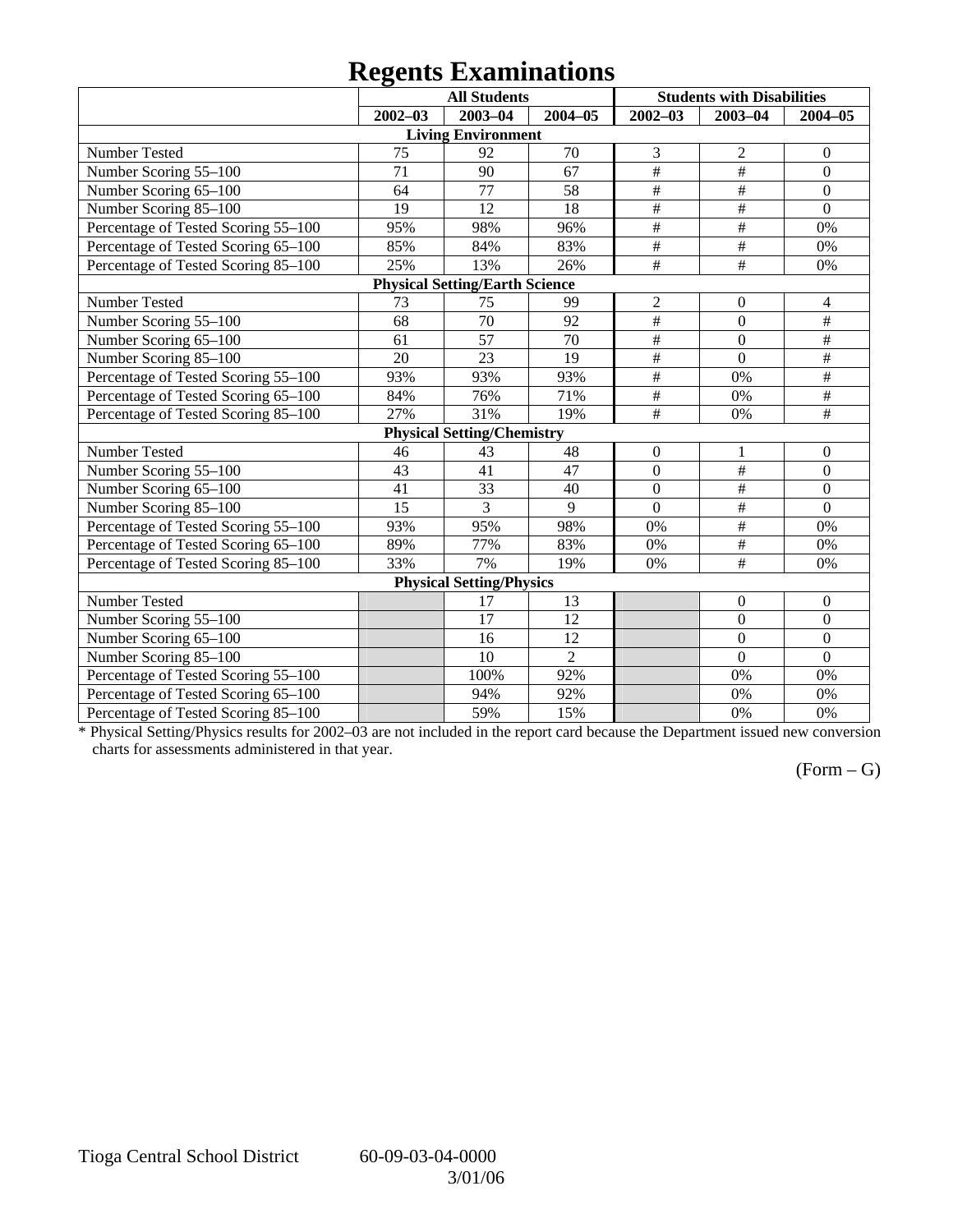# **Regents Examinations**

|                                                              | <b>All Students</b>                  |                                      | <b>Students with Disabilities</b>    |                                      |                                      |                                    |
|--------------------------------------------------------------|--------------------------------------|--------------------------------------|--------------------------------------|--------------------------------------|--------------------------------------|------------------------------------|
|                                                              | $2002 - 03$                          | 2003-04                              | $2004 - 05$                          | $2002 - 03$                          | $2003 - 04$                          | $2004 - 05$                        |
|                                                              |                                      | <b>Comprehensive French</b>          |                                      |                                      |                                      |                                    |
| Number Tested                                                | 0                                    | $\boldsymbol{0}$                     | $\boldsymbol{0}$                     | $\boldsymbol{0}$                     | $\boldsymbol{0}$                     | $\mathbf{0}$                       |
| Number Scoring 55-100                                        | $\boldsymbol{0}$                     | $\boldsymbol{0}$                     | $\boldsymbol{0}$                     | $\boldsymbol{0}$                     | $\mathbf{0}$                         | $\boldsymbol{0}$                   |
| Number Scoring 65-100                                        | $\boldsymbol{0}$                     | $\boldsymbol{0}$                     | $\boldsymbol{0}$                     | $\boldsymbol{0}$                     | $\mathbf{0}$                         | $\boldsymbol{0}$                   |
| Number Scoring 85-100                                        | $\overline{0}$                       | $\boldsymbol{0}$                     | $\mathbf{0}$                         | $\mathbf{0}$                         | $\mathbf{0}$                         | $\mathbf{0}$                       |
| Percentage of Tested Scoring 55-100                          | 0%                                   | 0%                                   | 0%                                   | 0%                                   | 0%                                   | 0%                                 |
| Percentage of Tested Scoring 65-100                          | 0%                                   | 0%                                   | $0\%$                                | 0%                                   | 0%                                   | 0%                                 |
| Percentage of Tested Scoring 85-100                          | 0%                                   | 0%                                   | 0%                                   | 0%                                   | 0%                                   | 0%                                 |
|                                                              |                                      | <b>Comprehensive Italian</b>         |                                      |                                      |                                      |                                    |
| Number Tested                                                | $\theta$                             | $\boldsymbol{0}$                     | $\boldsymbol{0}$                     | $\boldsymbol{0}$                     | $\boldsymbol{0}$                     | $\mathbf{0}$                       |
| Number Scoring 55-100                                        | $\boldsymbol{0}$                     | $\boldsymbol{0}$                     | $\boldsymbol{0}$                     | $\boldsymbol{0}$                     | $\boldsymbol{0}$                     | $\boldsymbol{0}$                   |
| Number Scoring 65-100                                        | $\boldsymbol{0}$                     | $\boldsymbol{0}$                     | $\boldsymbol{0}$                     | $\boldsymbol{0}$                     | $\overline{0}$                       | $\boldsymbol{0}$                   |
| Number Scoring 85-100                                        | $\overline{0}$                       | $\boldsymbol{0}$                     | $\mathbf{0}$                         | $\mathbf{0}$                         | $\mathbf{0}$                         | $\boldsymbol{0}$                   |
| Percentage of Tested Scoring 55-100                          | 0%                                   | 0%                                   | 0%                                   | 0%                                   | 0%                                   | 0%                                 |
| Percentage of Tested Scoring 65-100                          | 0%                                   | 0%                                   | $0\%$                                | 0%                                   | 0%                                   | 0%                                 |
| Percentage of Tested Scoring 85-100                          | 0%                                   | 0%                                   | 0%                                   | 0%                                   | 0%                                   | 0%                                 |
|                                                              |                                      | <b>Comprehensive German</b>          |                                      |                                      |                                      |                                    |
| Number Tested                                                | $\mathbf{0}$                         | $\boldsymbol{0}$                     | $\boldsymbol{0}$                     | $\boldsymbol{0}$                     | $\boldsymbol{0}$                     | $\mathbf{0}$                       |
| Number Scoring 55-100                                        | $\boldsymbol{0}$                     | $\boldsymbol{0}$                     | $\boldsymbol{0}$                     | $\boldsymbol{0}$                     | $\boldsymbol{0}$                     | $\boldsymbol{0}$                   |
| Number Scoring 65-100                                        | $\boldsymbol{0}$                     | $\boldsymbol{0}$                     | $\boldsymbol{0}$                     | $\boldsymbol{0}$                     | $\overline{0}$                       | $\boldsymbol{0}$                   |
| Number Scoring 85-100                                        | $\overline{0}$                       | $\mathbf{0}$                         | $\mathbf{0}$                         | $\mathbf{0}$                         | $\overline{0}$                       | $\overline{0}$                     |
| Percentage of Tested Scoring 55-100                          | 0%                                   | 0%                                   | 0%                                   | 0%                                   | 0%                                   | 0%                                 |
| Percentage of Tested Scoring 65-100                          | 0%                                   | 0%                                   | $0\%$                                | 0%                                   | 0%                                   | 0%                                 |
| Percentage of Tested Scoring 85-100                          | 0%                                   | 0%                                   | 0%                                   | 0%                                   | 0%                                   | 0%                                 |
|                                                              |                                      | <b>Comprehensive Hebrew</b>          |                                      |                                      |                                      |                                    |
| Number Tested                                                | $\boldsymbol{0}$                     | $\boldsymbol{0}$                     | $\boldsymbol{0}$                     | $\boldsymbol{0}$                     | $\boldsymbol{0}$                     | $\mathbf{0}$                       |
| Number Scoring 55-100                                        | $\boldsymbol{0}$                     | $\boldsymbol{0}$                     | $\boldsymbol{0}$                     | $\boldsymbol{0}$                     | $\boldsymbol{0}$                     | $\boldsymbol{0}$                   |
| Number Scoring 65-100                                        | $\boldsymbol{0}$                     | $\boldsymbol{0}$                     | $\boldsymbol{0}$                     | $\boldsymbol{0}$                     | $\overline{0}$                       | $\boldsymbol{0}$                   |
| Number Scoring 85-100                                        | $\overline{0}$                       | $\mathbf{0}$                         | $\mathbf{0}$                         | $\overline{0}$                       | $\overline{0}$                       | $\overline{0}$                     |
| Percentage of Tested Scoring 55-100                          | 0%                                   | 0%                                   | 0%                                   | 0%                                   | 0%                                   | 0%                                 |
| Percentage of Tested Scoring 65-100                          | 0%                                   | 0%                                   | $0\%$                                | 0%                                   | 0%                                   | 0%                                 |
| Percentage of Tested Scoring 85-100                          | 0%                                   | 0%                                   | $0\%$                                | 0%                                   | 0%                                   | 0%                                 |
|                                                              |                                      | <b>Comprehensive Spanish</b>         |                                      |                                      |                                      |                                    |
| Number Tested                                                | 33                                   | 34                                   | 38                                   | $\boldsymbol{0}$                     | $\boldsymbol{0}$                     | $\mathbf{0}$                       |
| Number Scoring 55-100                                        | 33                                   | 34                                   | 38                                   | $\boldsymbol{0}$                     | $\mathbf{0}$                         | $\boldsymbol{0}$                   |
| Number Scoring 65-100                                        | 33                                   | 34                                   | 38                                   | $\boldsymbol{0}$                     | $\boldsymbol{0}$                     | $\boldsymbol{0}$<br>$\overline{0}$ |
| Number Scoring 85-100                                        | 24                                   | 24                                   | 25                                   | $\overline{0}$                       | $\overline{0}$                       |                                    |
| Percentage of Tested Scoring 55-100                          | 100%                                 | 100%                                 | 100%                                 | 0%                                   | 0%                                   | 0%                                 |
| Percentage of Tested Scoring 65-100                          | 100%<br>73%                          | 100%<br>71%                          | 100%                                 | $0\%$                                | 0%                                   | $0\%$<br>0%                        |
| Percentage of Tested Scoring 85-100                          |                                      | <b>Comprehensive Latin</b>           | 66%                                  | 0%                                   | 0%                                   |                                    |
| Number Tested                                                |                                      |                                      |                                      |                                      |                                      |                                    |
| Number Scoring 55-100                                        | $\boldsymbol{0}$<br>$\boldsymbol{0}$ | $\boldsymbol{0}$<br>$\boldsymbol{0}$ | $\boldsymbol{0}$<br>$\boldsymbol{0}$ | $\boldsymbol{0}$<br>$\boldsymbol{0}$ | $\boldsymbol{0}$<br>$\boldsymbol{0}$ | $\overline{0}$<br>$\boldsymbol{0}$ |
| Number Scoring 65-100                                        | $\boldsymbol{0}$                     | $\boldsymbol{0}$                     | $\boldsymbol{0}$                     | $\boldsymbol{0}$                     | $\boldsymbol{0}$                     | $\boldsymbol{0}$                   |
|                                                              | $\boldsymbol{0}$                     | $\boldsymbol{0}$                     | $\boldsymbol{0}$                     | $\boldsymbol{0}$                     | $\mathbf{0}$                         | $\boldsymbol{0}$                   |
| Number Scoring 85-100<br>Percentage of Tested Scoring 55-100 | 0%                                   | 0%                                   | $0\%$                                | 0%                                   | 0%                                   | 0%                                 |
| Percentage of Tested Scoring 65-100                          | 0%                                   | 0%                                   | 0%                                   | 0%                                   | 0%                                   | 0%                                 |
|                                                              | $0\%$                                |                                      |                                      |                                      |                                      |                                    |
| Percentage of Tested Scoring 85-100                          |                                      | 0%                                   | 0%                                   | 0%                                   | 0%                                   | 0%                                 |

 $(Form - H)$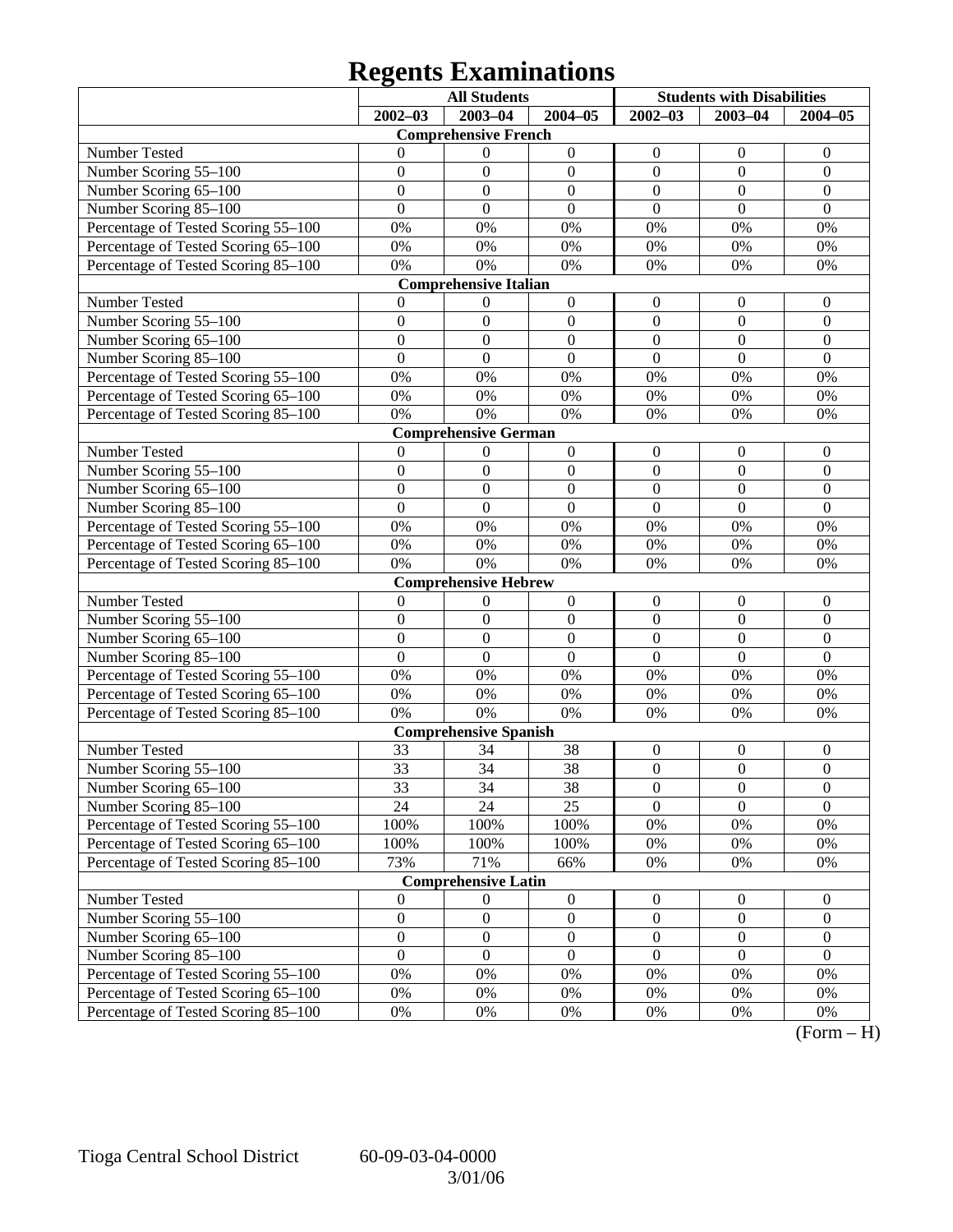|                 |                                   | <b>Number</b><br><b>Tested</b> | $\%$ at Level 1 | $\%$ at Level 2 | $%$ at Level 3 | $%$ at Level 4 |
|-----------------|-----------------------------------|--------------------------------|-----------------|-----------------|----------------|----------------|
|                 | <b>General-Education Students</b> | 86                             | 1%              | 10%             | 69%            | 20%            |
| <b>Nov 2004</b> | <b>Students with Disabilities</b> |                                | 20%             | 0%              | 80%            | 0%             |
|                 | All Students                      | 91                             | 2%              | 10%             | 69%            | 19%            |

## **Elementary-Level Social Studies**

## **Middle-Level Social Studies**

|                  |                                   | <b>Number</b><br><b>Tested</b> | % at Level 1 | % at Level 2 | $\%$ at Level 3 | $\%$ at Level 4 |
|------------------|-----------------------------------|--------------------------------|--------------|--------------|-----------------|-----------------|
|                  | <b>General-Education Students</b> | 99                             | 1%           | 22%          | 59%             | 18%             |
| <b>June 2005</b> | <b>Students with Disabilities</b> |                                | 0%           | 60%          | 40%             | 0%              |
|                  | All Students                      | 104                            | 1%           | 24%          | 58%             | 17%             |

 $(Form - I)$